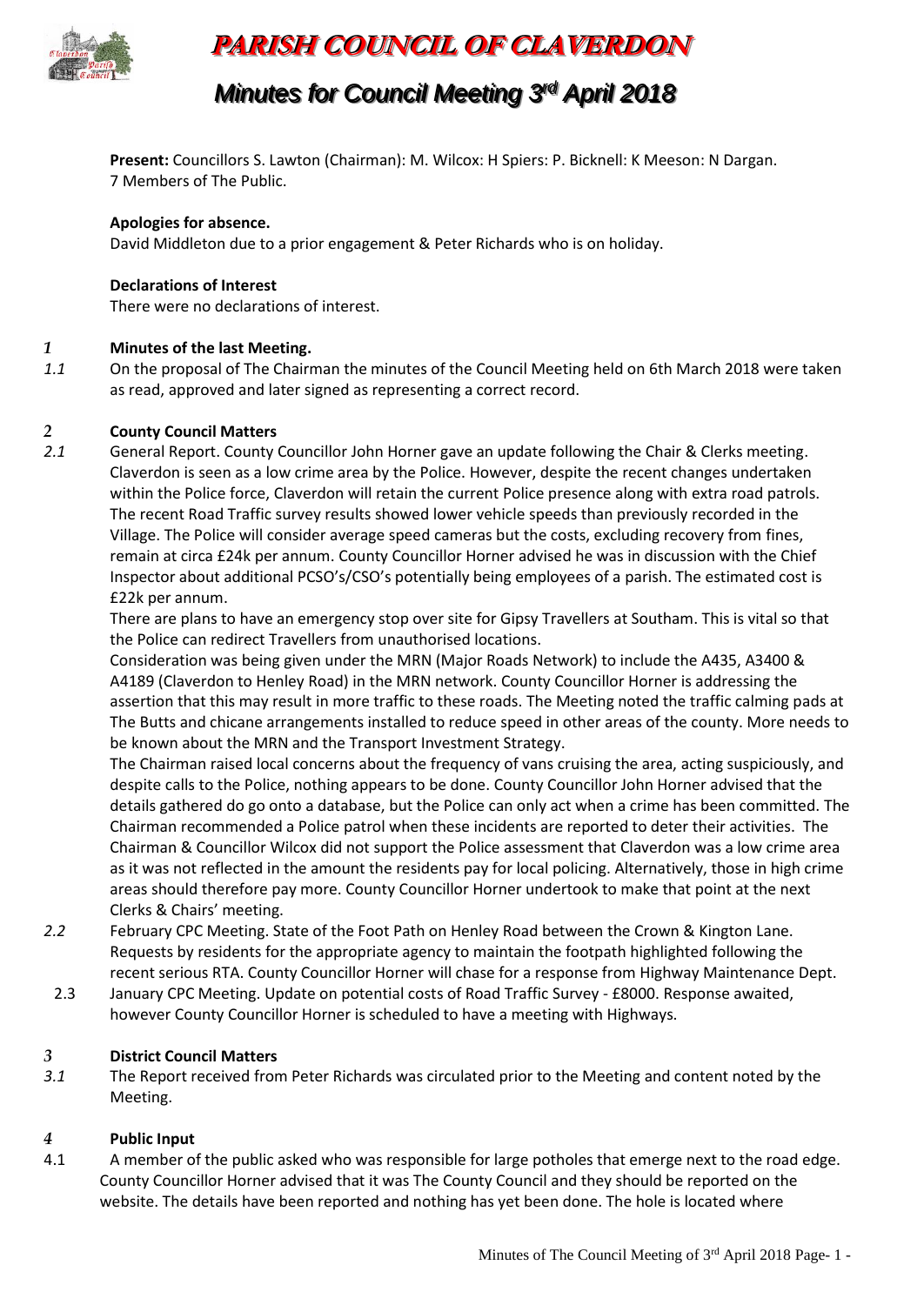Common Lane joins the Shrewley Road. Councillor Bicknell recommended that the appropriate website be shown in the Parish Magazine.

4.2 Andy Wilson & Paul Johnson attended the meeting to highlight the existence of the WhatsApp group who share information on suspicious activities and use the Neighbourhood Watch scheme within Claverdon. The Local Community Support Officer is aware of the group. There are examples of where residents work together, crime is then reduced. There are also opportunities, such as linking CCTV cameras together to aid information gathering and pooling financial resources to implement ways of legally protecting themselves. Both wanted the Parish Council to have an awareness of the WhatsApp group activities and sought feedback from the Meeting. Councillor Dargan, as a member of the group advised that their activities had elicited Police support in the past.

County Councillor Horner suggested active dialogue with the Police for additional uniform presence and that he was looking into the effectiveness of the PCSO's/CSO's deployed at New Street Station. If there was local investment in additional presence, which was being discussed with other Parishes, then the cost approximately of an additional constable across parishes would be £24k per annum. The District Council should be consulted on CCTV as it is their responsibility and there is a process to follow. Councillor Meeson recommended googling "Independent Advisory Group" and following the guidance provided. Councillor Spiers recommended that Andy & Paul contact Les Edwards – Claverdon & District Neighbourhood Watch and seek to attend his meeting. The Chairman supported their aims and requested that future Parish Council agendas include an item for Policing.

# *5* **Planning.**

# *5.1* **Update on previously considered applications**.

- 5.1.1 The Old Vicarage T1 Silver Birch Fell T2 Scots Pine Fell. Approved 6th March 2018
- 5.1.2 Rose Cottage, Star Lane 17/03491/FUL. Single storey side extension permission granted with conditions on 15<sup>th</sup> March 2018
- 5.1.3 CPC Recreation Ground Tree 18/00371/TREE T2 (T31A) alder Fell. Approved 23<sup>rd</sup> March 2018
- 5.1.4 The Old Butchers Shop, The Green 18/00205/FUL & 18/00205/LBC. The Application has been withdrawn.

# *5.2* **Applications Responded to Inter-meeting**

- 5.2.1 **Barn Cottage Kington Lane** 18/00592/FUL Proposed detached garage and store. After consideration by Councillors, a response of No Representation was submitted.
- 5.2.2 **Essex House Lye Green** 18/00539/FUL Proposed new access/ driveway into the property from Common Lane. After consideration by Councillors, a response of No Representation was submitted.
- 5.2.3 **The Hollies** 18/0411/FUL Rear/side extension and raising of roof to create two storey dwelling. After consideration by Councillors, a response of No Objection was submitted.

# *5.3* **Applications for Discussion at this meeting.**

- 5.3.1 **15 Park Close Claverdon** 18/00816/FUL. Proposed rendering to the front, rear elevations and parts of the side elevations of dwelling (following approval of scheme 17/02276/FUL). After consideration by the Councillors, a decision was made to submit a response of No Representation.
- 5.3.2 **Heart of England Farms** 18/00746/FUL. Demolition of existing game bird rearing building. Erection of new building on same site to be used in connection with hatchery operations including incubators and storage of packaging. After consideration by the Councillors at the meeting, it was decided to object to the proposed development on various grounds under CS10. The Chairman requested the Parish Clerk draft the objection for Councillors review before responding.
- 5.3.3 **11 High Croft Claverdon** 18/00819/FUL. Construction of a single storey, flat roof, orangery to the rear. After consideration by the Councillors, a decision was made to submit a response of No Representation.

# *5.4* **Other Planning Issues**

- 5.4.1 Earth works at the old Spiers Haulage Yard. A Stop Order on any further removal of soil was successfully placed on the site. Enforcement are awaiting a retrospective Planning Application. Councillor Meeson was supported in his request that the ground be reinstated as they had taken away what was natural to the site.
- 5.4.2 St Michael's Road The wall has been lowered.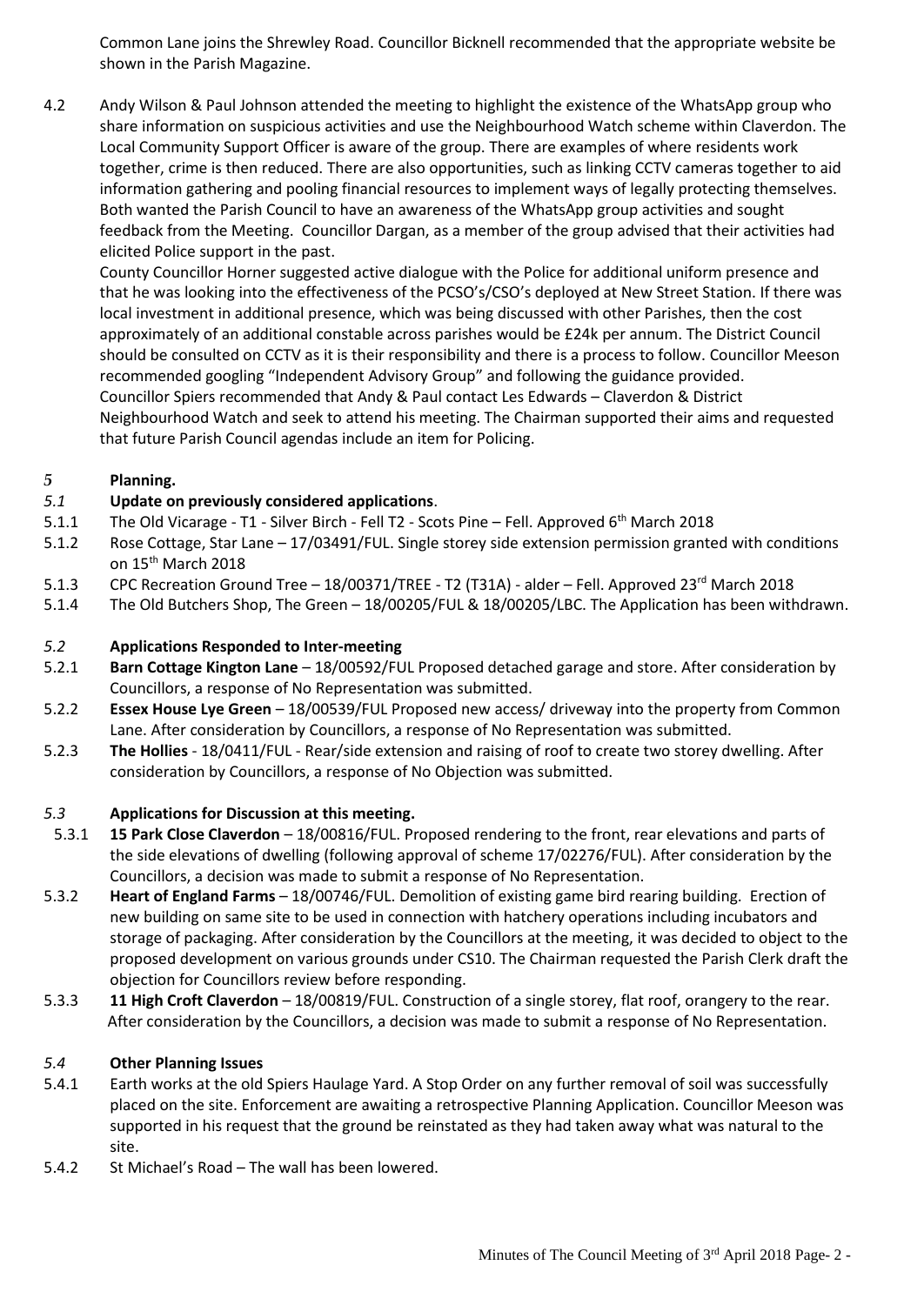# *6* **Neighbourhood Plan**

All the comments on the consultation document had been received and recorded for consideration. The outcome of the Cabinet Meeting scheduled for 9<sup>th</sup> April is awaited.

# *7* **C L A S P**

The article placed in the March Parish Magazine asking Parishioners to write to the appropriate authorities with their concerns over speeding through the Village has resulted in action and we would like to thank all those who highlighted their concerns in this way.

### *8* **Recreation Field**

- *8.1* Update on the progress of the Planning Application reference: 17/03245/FUL amendment. The changes were minor, and approval is expected for the amended plans. Once approval is received a tender process will commence and hopefully by June, indicative costs of will be known. Sourcing of funding continues.
- *8.2* The Parish Clerk is to contact STWA about a man hole cover which requires attention.

## *9* **Footpaths /Bridlepaths**

*9.1* Footpath from Valley Farm towards Holywell - State of ground following inappropriate use by off road vehicles & 4X4's. In receipt of emails from R Gunningham in respect of the classification of the lane. The Parish Clerk established that there was no evidence that the lane was a BOAT Lane. Councillor Bicknell re. confirmed from definitive plans that that part of the lane falling within SDC boundary was designated as a footpath and the part falling with Warwick DC was designated as an un-adopted road. A "No through Road for Vehicles" is required at the Holywell entrance to the lane.

# *10* **Yarningale Common**

*10.1* No details have been received as to the location where 2 dogs, in separate incidents, sustained serious injuries whilst on The Common.

#### *11* **Dorothea Mitchell Hall**

- *11.1* External light for ramp walkway is in hand.
- 11.1.1 Councillor Spires confirmed that the Trustees did not object to 2 filing cabinets to be kept at DM Hall to store Parish Records
- 11.1.2 Booking for use of DM Hall remain low and Maintenance are getting quotes for a replacement boiler. The Chairman highlighted the potential for any future CIL Levy funds being considered for such items.

#### *12* **General Other matters including any arising from Earlier Meetings and not already covered.**

- 12.1.1 Councillor Spiers raised the matter of the Nursery Play Area and the lack of ideas from sources already consulted. Councillor Meeson recommended a request for ideas from Mothers be placed in the Parish Magazine and Councillor Bicknell suggested dialogue be re. opened with the school Head
- *12.2* Councillor Spiers advised the Meeting that the Head of Claverdon School was retiring in the summer and that the Deputy Head was appointed to the role and requested that this was highlighted in the June issue of the Parish Magazine.
- *12.3* The Easement for Hobbs Hole Cottage was accepted along with the Terms of Business submitted by Moore Tibbets.

## *13* **Post Received**

The Chairman acknowledged Rachel Gunningham's email.

#### *13.1 Public Sector Executive On Line*

*Weekly Newsletter W/C 4th March - includes comment headlined Councils hit back at government over 'unhelpful and misguided' planning laws. (Circulated by e-mail).* 

#### *13.2 Councillor J. Horner*

*March County Council report. (Circulated by e-mail).* 

*13.3 Rachel Gunningham*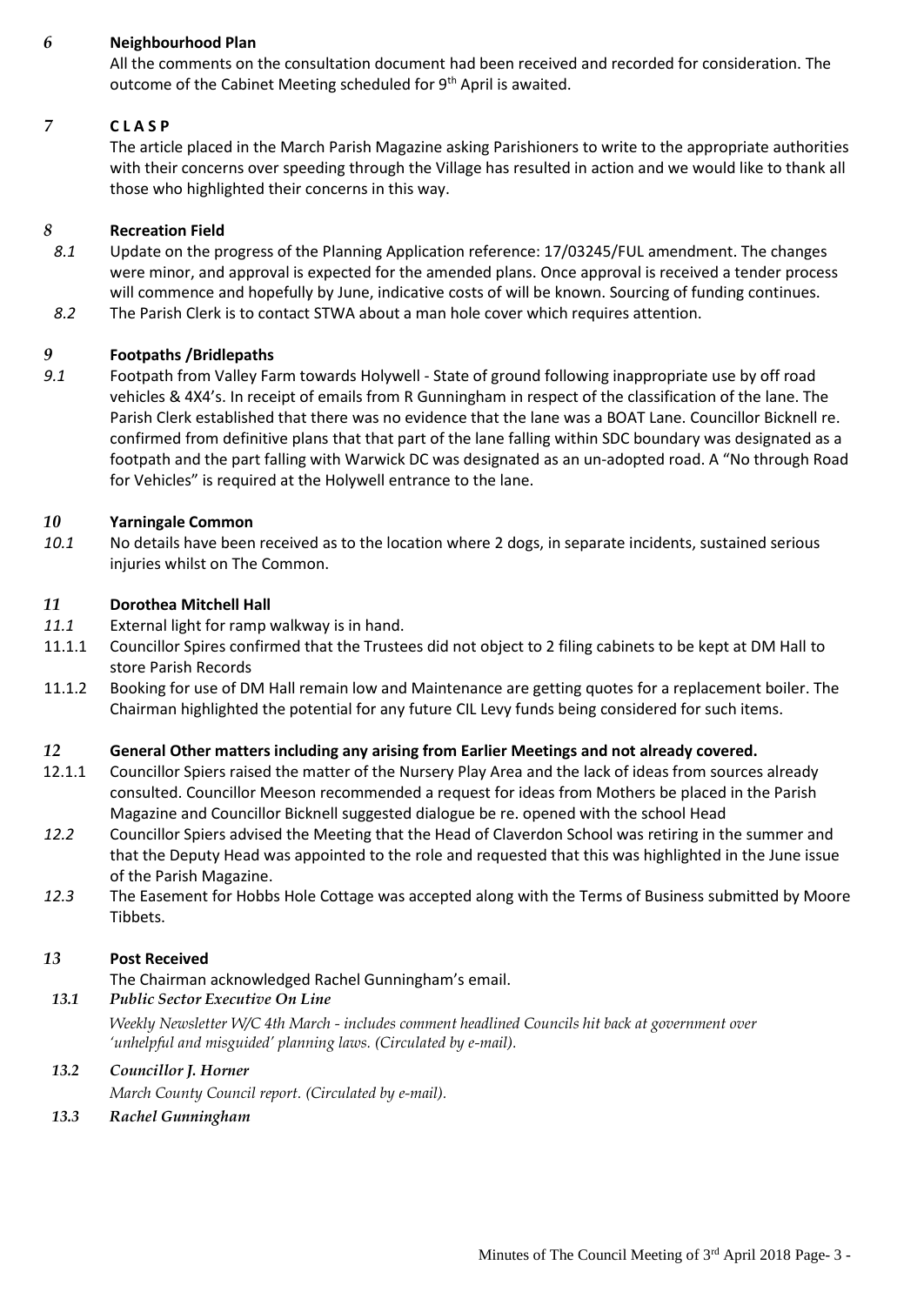*e-mails expressing concern regarding the reported cases of dogs being hurt by unidentified source on Yarningale Common, adding that she is in the habit of removing litter etc. when noticed, and commenting that she does not fin the frequency with which 'Off Roaders' drive along the Hobbs Hole Lane objectionable and therefore queries the need for taking action to stop them. (Circulated by e-mail).* 

## *13.4 John Ward*

*Comment further to The Council meeting confirming that the Ceanothus hedge has been cut back to help visibility and that where the injuries to dogs that have been reported have taken place is being checked out. (Circulated by e-mail).* 

### *13.5 WCC Chairman*

*Invitation to attend County Church Service to celebrate the Commonwealth on 8th April. Councillor & 1 guest. (circulated by email)*

## *13.6 John Crossling - WALC*

Consultation on revisions to National planning Policy Framework*(Circulated by e-mail).* 

## *13.7 SDC Democratic Services,*

*Invitation to attend Member Briefing on Planning Development Requirements on Thursday 12th April 5 - 7 p.m. in The Council Chamber. Circulated by e-mail with request to let The Clerk know if intenind to attend, as Group Registration is required.* 

## *13.8 Alcester North SNT*

*Burglary Residential. Kington Lane, Claverdon. Window of premises broken and entry gained. Items stolen between 8.15am and 6.30pm on Tuesday 6th March. 0272 06/03/2018*

## *13.9 Alcester North SNT*

*Burglary Business. Henley Road, Claverdon. Stihl Saw stolen from locked Tool cabinet. Saw has bright pink paint on it. Stolen between 10th & 13th March. 0170 18/03/2018*

### *13.10 Cllr John Horner*

*Request to attend his meeting at Henley in Arden Fire station on 29th March at 2pm*

# *13.11 Alcester North SNT*

*Vehicle Crime – Theft from Oakdene, number plates stolen from Corsa, theft from car in pub car park where window was smashed, & white van last 3 digits OKJ seen driving around area - reported as suspicious.*

# *13.12 Email from R Gunningham Traffic experienced as a result of neighbours building work*

#### *14 Finance*

*14.1* To authorise payments due to date and approve the account projection to end April 2018. Councillor **Wilcox** 

Sought clarification of the amount paid to Accounting Data Services of £186. The Parish Clerk confirmed that this covered £25 plus VAT for the work done re. Pension Regulator ad £130 plus vat for 17-18 Payroll Services. The narrative was amended accordingly.